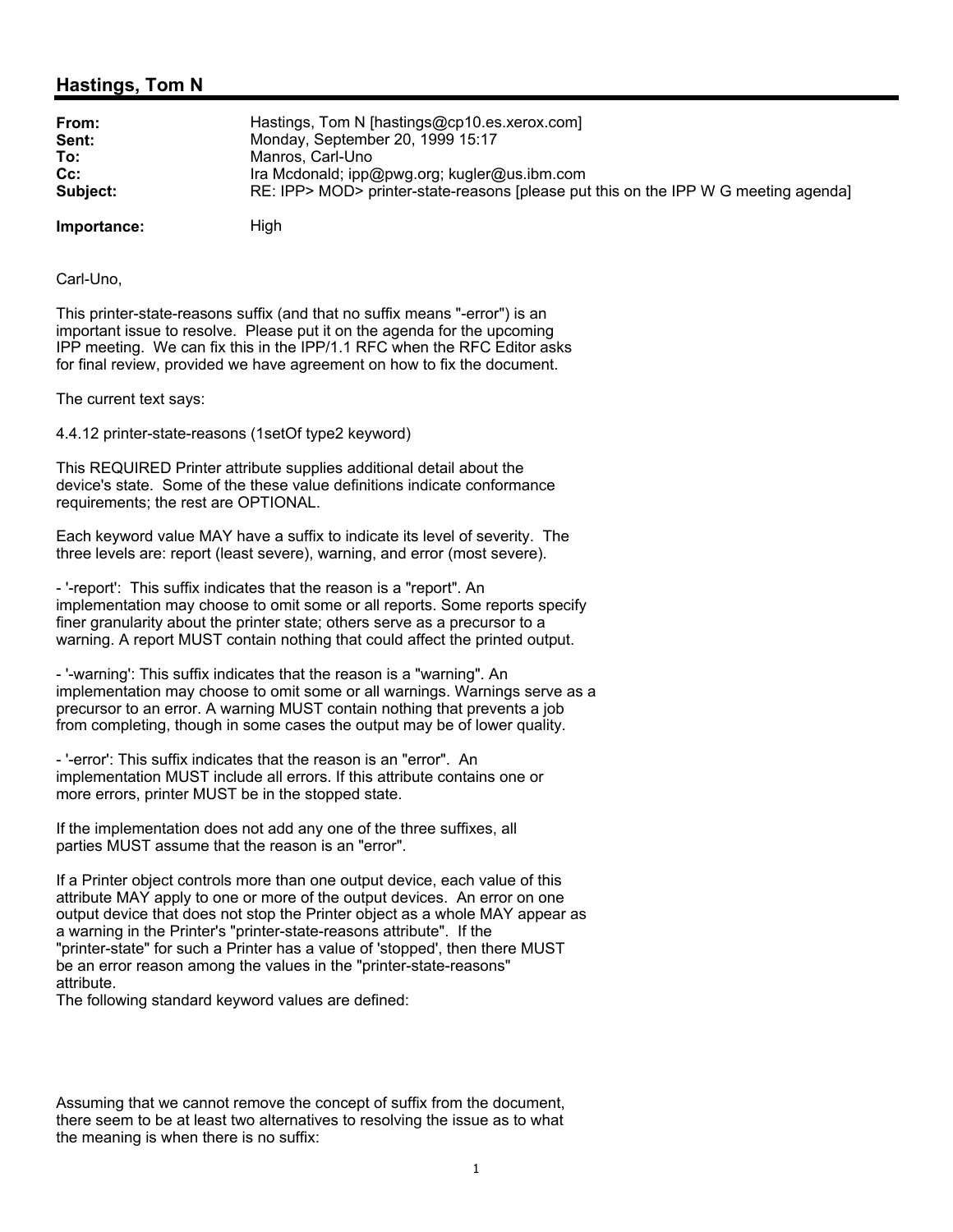Alternative 1: Replace the paragraph:

 If the implementation does not add any one of the three suffixes, all parties MUST assume that the reason is an "error".

with:

 If the implementation does not add any one of the three suffixes, all parties MUST assume that the reason is a "report", "warning", or "error" as indicated in the description of the reason. Thus the suffix MUST be used when the implementation has a different interpretation for the reason than that given in the description of the reason.

And indicate in the description of each reason whether it is an error, warning. or report. For example, the 'paused' state reason definition would indicate that it is a "report" and the "media-needed" state reason definition would indicate that it is an "error".

Alternative 2:

Replace the paragraph:

 If the implementation does not add any one of the three suffixes, all parties MUST assume that the reason is an "error".

with:

 If the implementation does not add any one of the three suffixes, whether the reason is a "report", "warning", or "error" is implementation-dependent. Therefore, implementations SHOULD always append one of the suffixes: "-report", "-warning", or "-error" in order to

remove the ambiguity for a state reason.

Comments?

Thanks, Tom

-----Original Message----- From: Ira Mcdonald [mailto:imcdonal@sdsp.mc.xerox.com] Sent: Friday, September 17, 1999 07:52 To: ipp@pwg.org; kugler@us.ibm.com Subject: Re: IPP> MOD> printer-state-reasons

Hi Carl and Tom, Friday (17 September 1999)

This suffix nonsense on 'printer-state-reasons' keywords was a mistake. And the MUST interpretation of 'error' when a suffix is not present is EXACTLY wrong. There are important printer state reasons that do NOT indicate warning or error events - sub-states like 'moving-to-paused', 'paused', 'shutdown', 'connecting-to-device'.

And as Carl observed (below) 'none-error' is obviously broken.

It's never an error for a printer to be 'paused'. It's a neutral report of a condition. No program error or resource problem has occurred. The printer is in a sub-state at the request of an authorized human user or